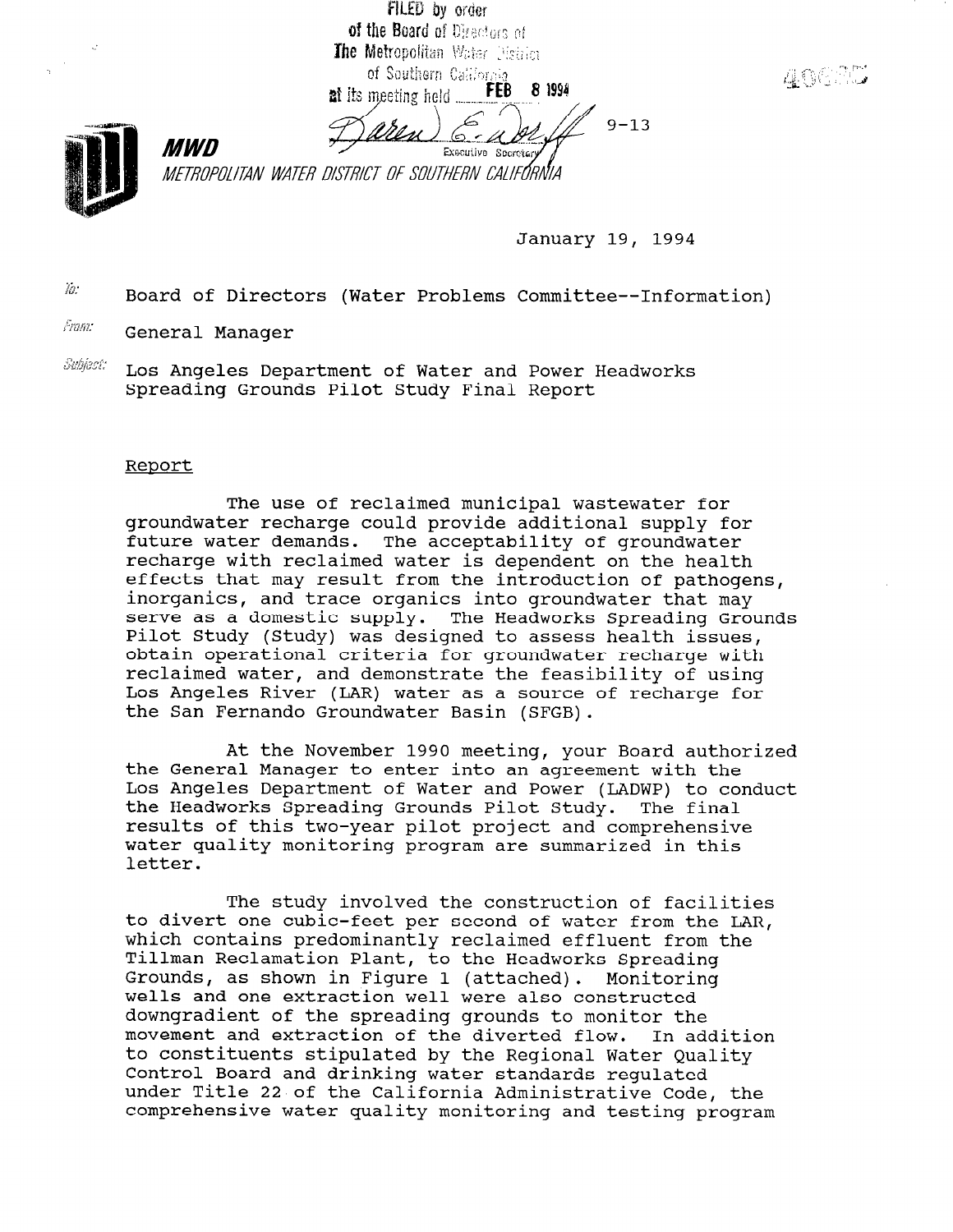## Board of Directors -2- January 19, 1994

included microbiological analyses of the extracted water for bacterial removal, Giardia, Cryptosporidium, and enteric viruses. Operation at the Headworks Spreading Grounds began in June 1991 and was completed in July 1993.

Results from the water quality investigation indicated that there were no adverse impacts on water quality in the basin and that the extracted water complied with all current drinking water standards. There was a marked improvement in the microbiological quality and a significant reduction in the organic content of the extracted water compared to the spread water. Giardia and Crvptosporidium were removed by the filtering action of the soil and were not detected in the non-chlorinated extracted water. Similarly, no enteric viruses were detected in the three sample sets collected from the spread water, extracted water, or the monitoring wells. Since the data for pathogens are limited, additional monitoring for pathogens will be conducted during future testing. Furthermore, chemical analysis indicated that the spread water caused a temporary increase of chlorides in that portion of the groundwater basin affected by the project, but the concentrations did not exceed the basin water quality objective of 100 milligrams per liter.

Based on the encouraging results, LADWP has initiated development of an operational plan and engineering report for full-scale implementation of a spreading project that would divert up to 10,000 acrefeet of water from the Los Angeles River to the Headworks Spreading Grounds, where it would augment the City's groundwater supply in the SFGB. The operational plan and engineering report are subject to approval by the Department of Health Services and Regional Water Ouality Control Board. It is suggested that a comprehensive voncror board. It is suggested that a comprenensive water quarity monitoring program continue during fullscale operations so that long-term water quality impacts<br>could be assessed. This monitoring program would also provide information that may be critical to assess impacts caused by future water quality regulations.

Copies of the water quality investigation for topies of the water quality investigation<br>the project are available in the Executive Secret the project are available in the Executive Secretary's office.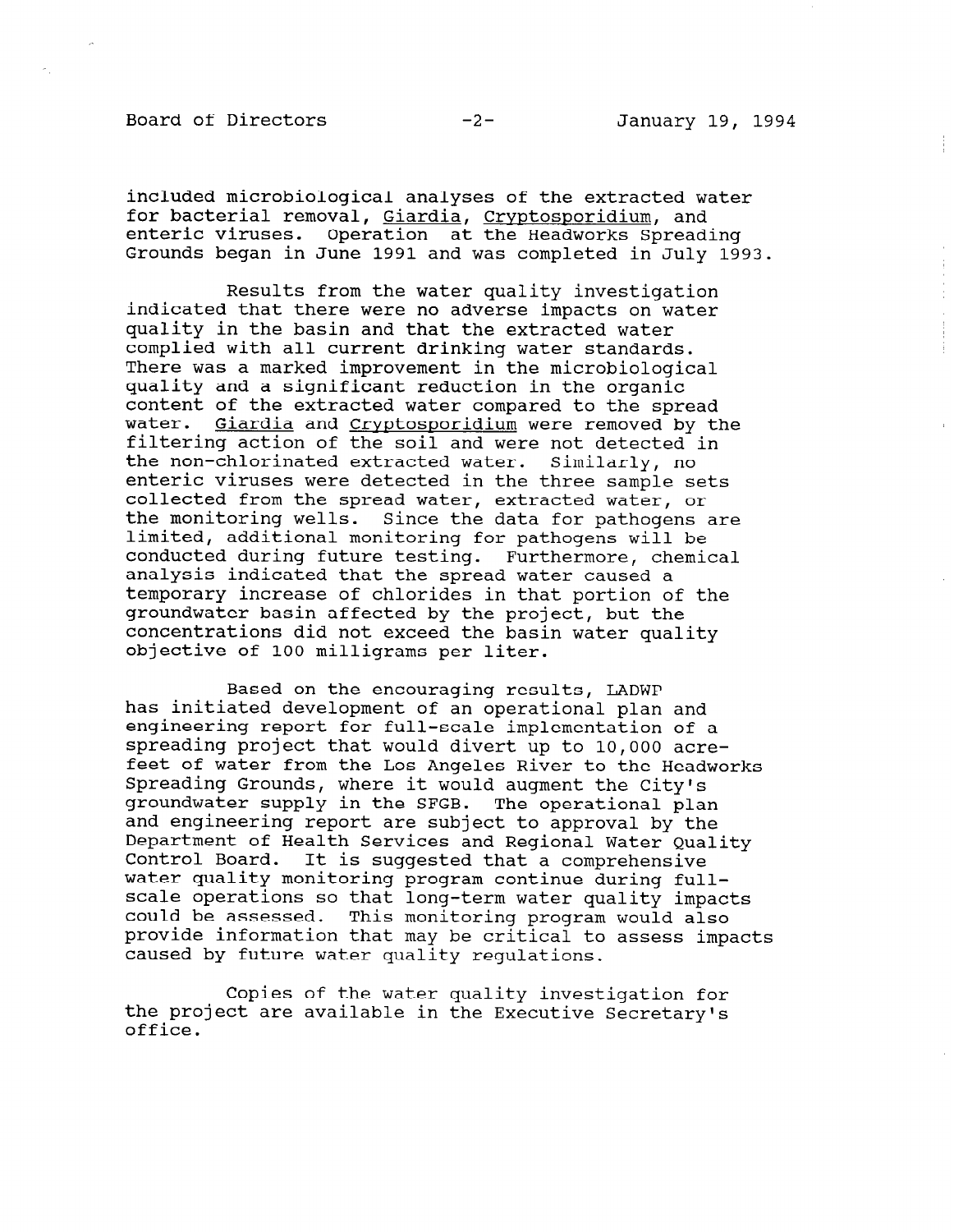Board of Directors -3- January 19, 1994

Board Committee Assignment

This letter is referred to the Water Problems Committee pursuant to its duty to study, advise, and make recommendations with regard to water conservation, mano recommensation. Here even is a matter constrained and the use thereof imposed by Administrative Code Section 2481 (i).

Recommendation

For information only.

AMH:bvf

Attachment